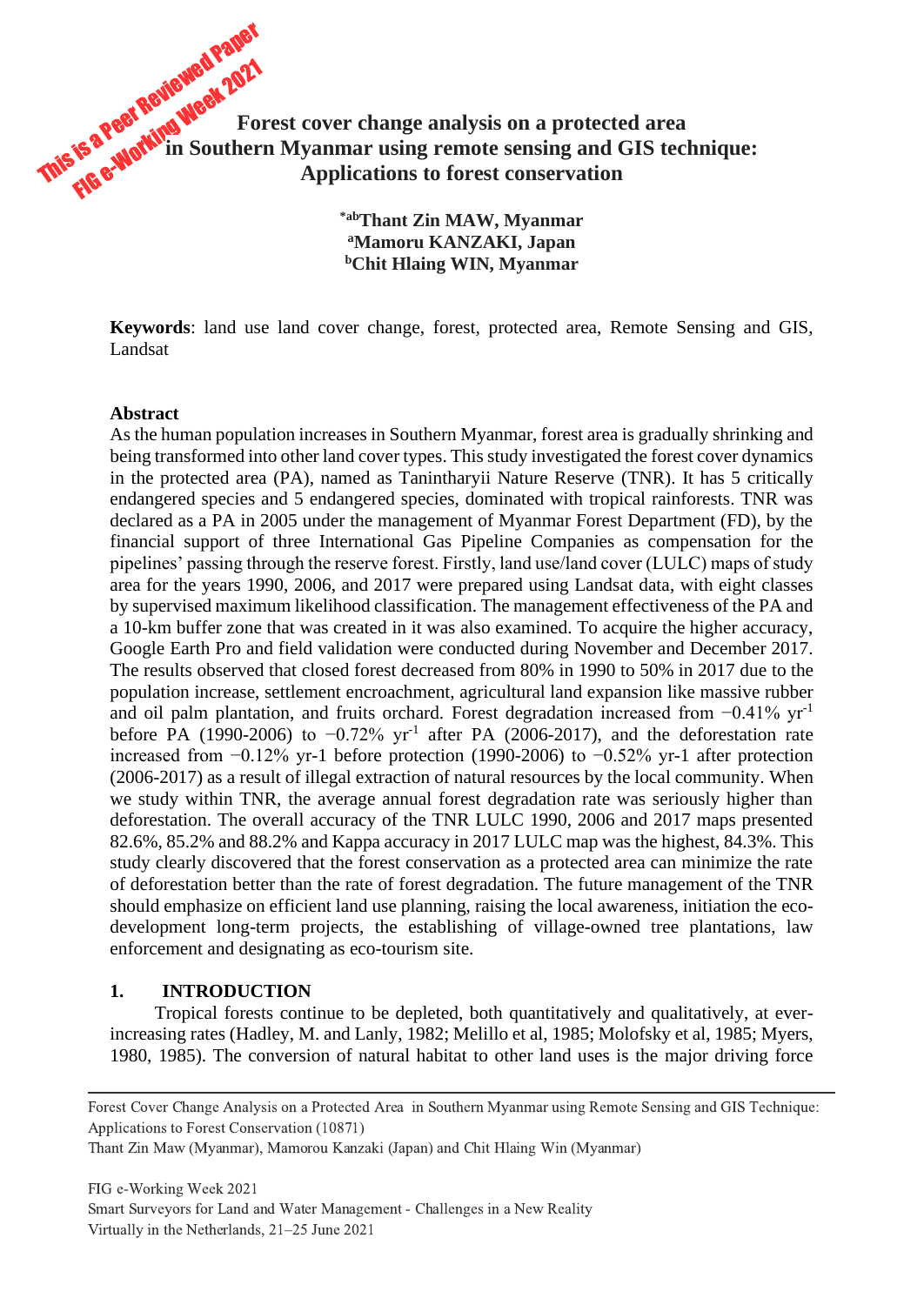behind worldwide biodiversity loss (Sala et al. 2000). Deforestation is particularly severe in Southeast Asia, such as lowland rain forests, are being destroyed at relative rates that are higher than those of other tropical regions (Achard et al. 2002), due to agricultural expansion, logging, habitat fragmentation and urbanization. The establishment and management of protected areas (PAs) is important in protecting landscapes, achieving biodiversity conservation, and delivering essential ecosystem services (Watson et al 2014). Many local communities, particularly in developing countries, are profoundly dependent on protected areas for energy, employment, and other subsistence needs (Bahuguna 2000). Many protected areas struggle in maintaining and improving their relationship with communities given resource and land-use restrictions, and equivocal governance approaches (Snyman 2012; Djomo Nana and Ngameni Tchamadeu 2014).

In 1990, more than half of the remaining forests in mainland Southeast Asia could be found in Myanmar (Dinerstein et al. 1993). According to the data from Global Forest Resources Assessment (FRA in 2005) indicated 50.2% (FAO 2006), then is rapidly decreasing from about 46.96% in 2010 (FAO 2010) to about 42.92% in 2015 (UN FAO 2015) of the total land area  $(676,577 \text{ km}^2)$ . Myanmar's burgeoning populations and high poverty levels have increased pressure on its natural resources and protected areas (PAs, Lwin et al., 1990). Myanmar's protected area (PA) system began nearly 150 years ago under royal patronage (Myint Aung 2007). In Myanmar, Protected Area System (PAS) is administered in accordance with the Protection of Wildlife and Wild Plants and the Conservation of Protected Areas Law (1994) and Myanmar Forest Policy (1995) long run under the Myanmar Forest Department (FD) (FD's Nature and Wildlife Conservation Division, 2017).

As the human population increases in Southern Myanmar, forest area is gradually shrinking and being transformed into other land use land cover (LULC). This research area (Tanintharyii Nature Reserve-TNR) has been experiencing with several threats to forests, especially LULC changes due to massive expansion of agricultural land like subsistence or large-scale permanent fruit orchards, conversion to palm oil and rubber plantation, illegal logging, shifting cultivation and unplanned development project. For example, there still exists minor conflicts for four decades between the ethnic armed groups, national military, and Forest Department.

This study was motivated by the lack of scientific studies on deforestation and forest degradation in this Tanintharyii region. Understanding the rates of deforestation, and spatial and temporal change of forest cover will contribute to plan sustainable forest management and biodiversity conservation. Geographic information system (GIS) integrated with remotely sensed imagery have been successfully employed in establishing and managing protected areas by setting priorities for conservation actions, monitoring conservation targets, and evaluating the effectiveness of conservation strategies. Thus, this study evaluated LULC change by integrating Remote Sensing and GIS, Landsat images and key informant interviews that finds out the determinant factors. The management effectiveness of the PA and a 10-km buffer zone that was created in it was also examined. It mainly focused on forest cover change (namely deforestation) over two decades. The primary purpose of this study is to contribute the scientific information and knowledge essential to policy formulation, biodiversity conservation, land use planning and land resource management.

# **2. MATERIALS AND METHOD 2.1. Study Area**

Forest Cover Change Analysis on a Protected Area in Southern Myanmar using Remote Sensing and GIS Technique: Applications to Forest Conservation (10871)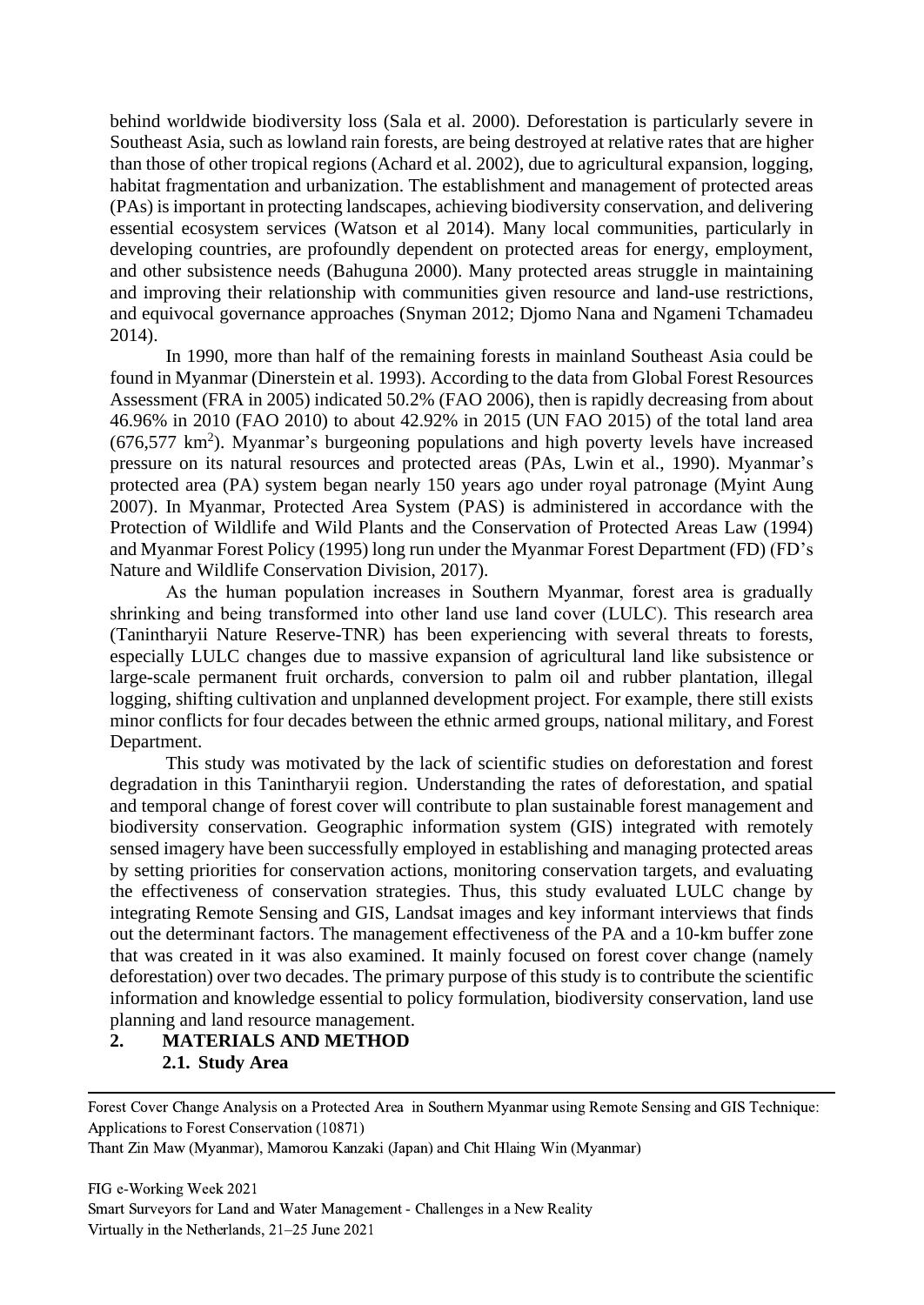The study area was selected in a strictly protected area named as Tanintharyii Nature Reserve (TNR) that falls in Yebyu and Dawei Township both within Dawei District, Tanintharyii Region, Southern Myanmar (Fig. 1). It extends approximately 1700 km<sup>2</sup>, locates in 14<sup>°</sup> 20" N to 14<sup>°</sup> 57" N latitude and 98° 5" E and 98° 31" E longitude. In north, TNR boundary is adjacent to the Mon State (one kind of ethnicity), and in east, it shares the border with Thailand. It was declared as a strictly natural protected area in 2005 by the financial support of three International Gas pipeline companies, namely, Total, PETRONAS and PTTEPI. These pipelines are exploiting the gas from the sea and transport the gas from offshore sea to Thailand. It is a long-term project (2005-2028), as a compensation financial support. It impacted on forest resources and biodiversity loss along the pipelines because of passing routes across the center of these forest reserves, as a former name. This is the first collaborative project between the Ministry of Natural Resources and Environmental Conservation, represented by Forest Department and three International Corporate for conserving natural resources through the participation of local people (Saw Win & Maung Maung Pyone 2012).



Fig 1. Location of TNR, 10km buffer, ground-truthing points within TNR and Myan-Buffer, three international gas pipelines and villages

The average minimum and maximum temperature are from 13-37  $\degree$ C for 10 years (2008-2017). The average annual rainfall is 5363 mm during the period of 10 years (2007-2016) (unpublished official data, Dawei District Forest Department, 2017). The elevation is ranged from 15 m near the seaside to 1400 m alongside of the Thailand boundary. TNR is almost dominated by tropical rain forest in high elevation area, mixed deciduous and bamboo forest in the lowlands. TNR is a biodiversity hotspot area under the management of Forest Department (FD). It has 5 critically endangered species (CR) and 5 endangered species (EN) such as population of Kanyin (Dipterocarpus spp.), Thingan (Hopea spp.), Ban (Anisoptera spp.) and Kaung hmu (Anisoptera scaphula) species belonging to Dipterocarpaceae family or Kanyin pyan (*Dipterocarpus kerrii* King) CR, Kanyin ni (*Dipterocarpus turbinatus* Gaertn. F.) CR, Taung thingan (*Shorea farinosa* Fischer) CR, Kaung hmu (*Anisoptera scaphula* (Roxb.) CR, Kanyin (*Dipterocarous dyeri* Pierre) CR, Kanyin phyu (*Dipterocarpus alatus* Roxb.) EN, Kanyin si (*Dipterocarpus costatus* Gaertn. F.) EN, Kaban/Ban (*Anisoptera costata* Korth.) EN, Ban kaya (*Shorea gratissima* Dyer) EN, Kanyin kyaung che (*Vatica dyeri* King) EN (Thein

Forest Cover Change Analysis on a Protected Area in Southern Myanmar using Remote Sensing and GIS Technique: Applications to Forest Conservation (10871)

Thant Zin Maw (Myanmar), Mamorou Kanzaki (Japan) and Chit Hlaing Win (Myanmar)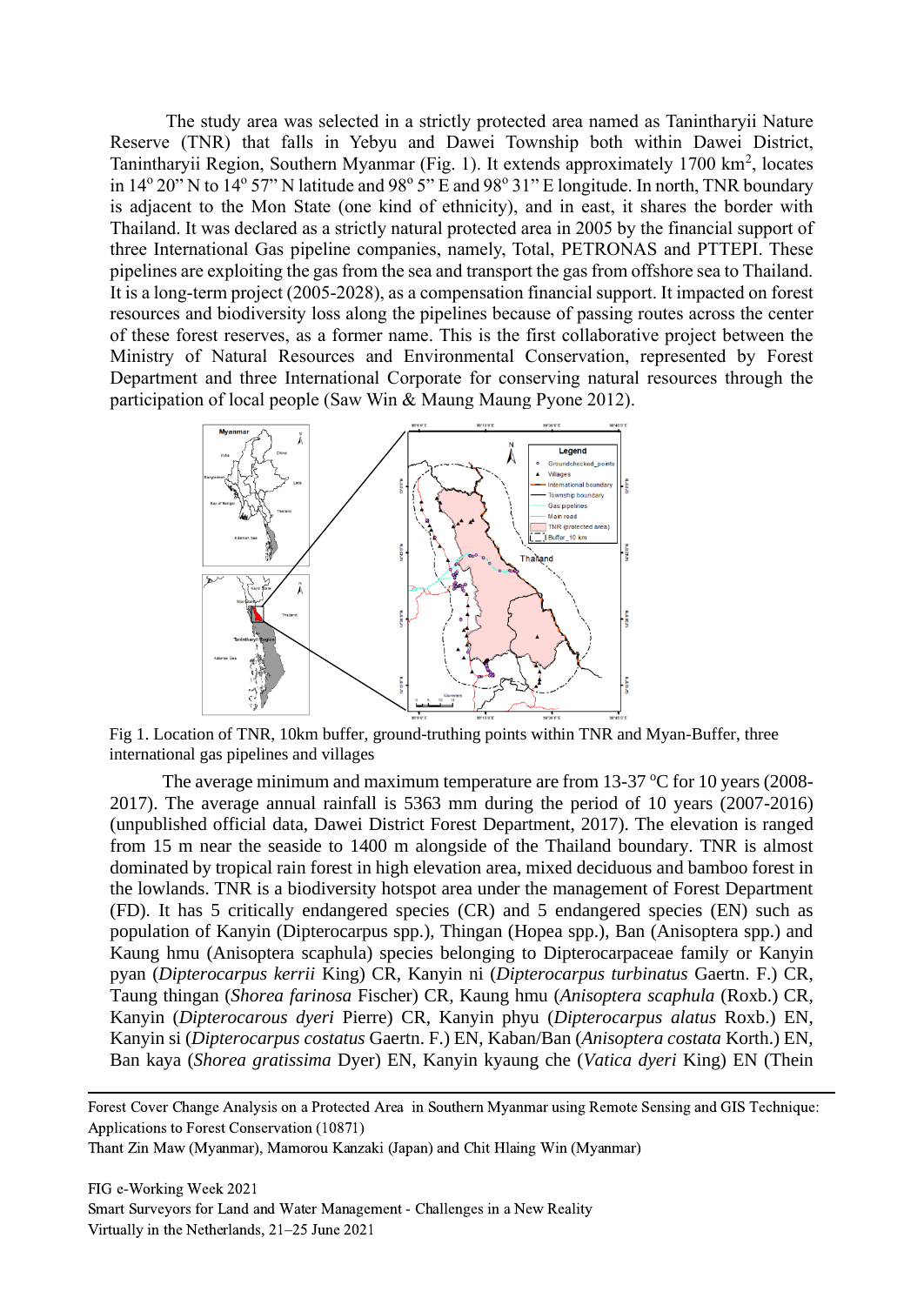2007). There are over 40 villages: 30 villages outside of TNR and 11 villages on or inside TNR in Fig. (1). Population is around 20,845 (unpublished, Township Administration Office, 2017). There is a long history of settlement and four ethnic groups are found settled. Namely, Dawei, Karen, Mon tribes and little Burma were mixed dwelling and migrated Karen and Mon tribes were dominant (unpublished, TNR operational management plan, 2017).

# **2.2. Data Sources**

In this study, three pairs of multi-temporal clear, cloud-free Landsat images were selected over the study area: 1990 (Landsat 5 TM); 2006 (Landsat 5 TM) and 2017 (Landsat-8 OLI & TIRS) (Table.1). All satellite imageries were freely downloaded during the open season from the Earth Explorer Website. Landsat 1990 and 2017 year were being able to acquire the cloud percentage less than 1%  $(0.01\% \& 0.03\%, 0\% \& 0\%)$ , image quality is 9. In 2006 Landsat, line stripes at the margin of images and partial cloud were found partial cloud (0% & 13%, image quality is 7).

| <b>Type/Resolution</b> | <b>Acquisition</b><br><b>Date</b> | Path/Row   | <b>Data Sources</b>  | <b>Reasons</b>       |  |
|------------------------|-----------------------------------|------------|----------------------|----------------------|--|
| Landsat-5 TM           | Jan $29^{th}$ , 1990              | 130-050.   | <b>USGS</b><br>Earth | Classification       |  |
| $(30$ meter)           | Feb $23^{rd}$ , 1990              | 131-050    | Explorer             |                      |  |
| Landsat-5 TM           | Feb $10^{th}$ , 2006              |            |                      |                      |  |
| $(30$ meter)           | Mar $07th$ , 2006                 |            |                      |                      |  |
| OLI<br>8<br>Landsat    | Jan $23^{\text{rd}}$ , $2017$     |            |                      |                      |  |
| TIRS (30 meter)        | Feb 1st, 2017                     |            |                      |                      |  |
| Sentinel-2             | Feb 9th, 2017                     | 3- Imagery | <b>USGS</b><br>Earth | Validation<br>2017   |  |
|                        |                                   |            | Explorer             | map classification   |  |
| <b>ALOS AVNIR-2</b>    | Dec $10^{th}$ , 2008              | ALAV2A     | Forest               | Validation<br>2006   |  |
|                        |                                   | 153323300  | Department           | map classification   |  |
| <b>ASTER GDEM-2</b>    | October, 2011                     | 3- Imagery | <b>USGS</b><br>Earth | Elevation check      |  |
|                        |                                   |            | Explorer             |                      |  |
| Earth<br>Google        |                                   |            | Google Earth Pro     | Validation for three |  |
| Imageries              |                                   |            |                      | periods              |  |
| Topo and historical    | 1945,                             |            | Forest               | Validation for three |  |
| Maps (Secondary)       | 2010 & 2015                       |            | Department           | periods              |  |

Table 1. Detailed list of applied data in this study

# **2.3. Image Classification**

After being downloaded the satellite images, preprocessing stage such as radiometric calibration and atmosphere corrections, mosaicking, image enhancement was carried out by using the ENVI 5.5 software package (Resources 1976). Then, maximum likelihood classification, one of the most popular supervised classification method (Al-Ahmadi & Hames, 2009), was applied to images acquired in 1990, 2006 and 2017, respectively (Mondal and Southworth 2010). The color, tone, shape, size, texture, shadow, association and pattern of the objects mainly was determined and distinguished on visual interpretation based on researcher's remote sensing interpretation experiences(Resources 1976, Fundamentals of remote sensing, pages 144-146), and defined the training samples (approximately 200-300 for each LULC) over the eight LULC categories,(FAO FRA 2012) as shown in Table 2. For our objectives, we

Forest Cover Change Analysis on a Protected Area in Southern Myanmar using Remote Sensing and GIS Technique: Applications to Forest Conservation (10871)

Thant Zin Maw (Myanmar), Mamorou Kanzaki (Japan) and Chit Hlaing Win (Myanmar)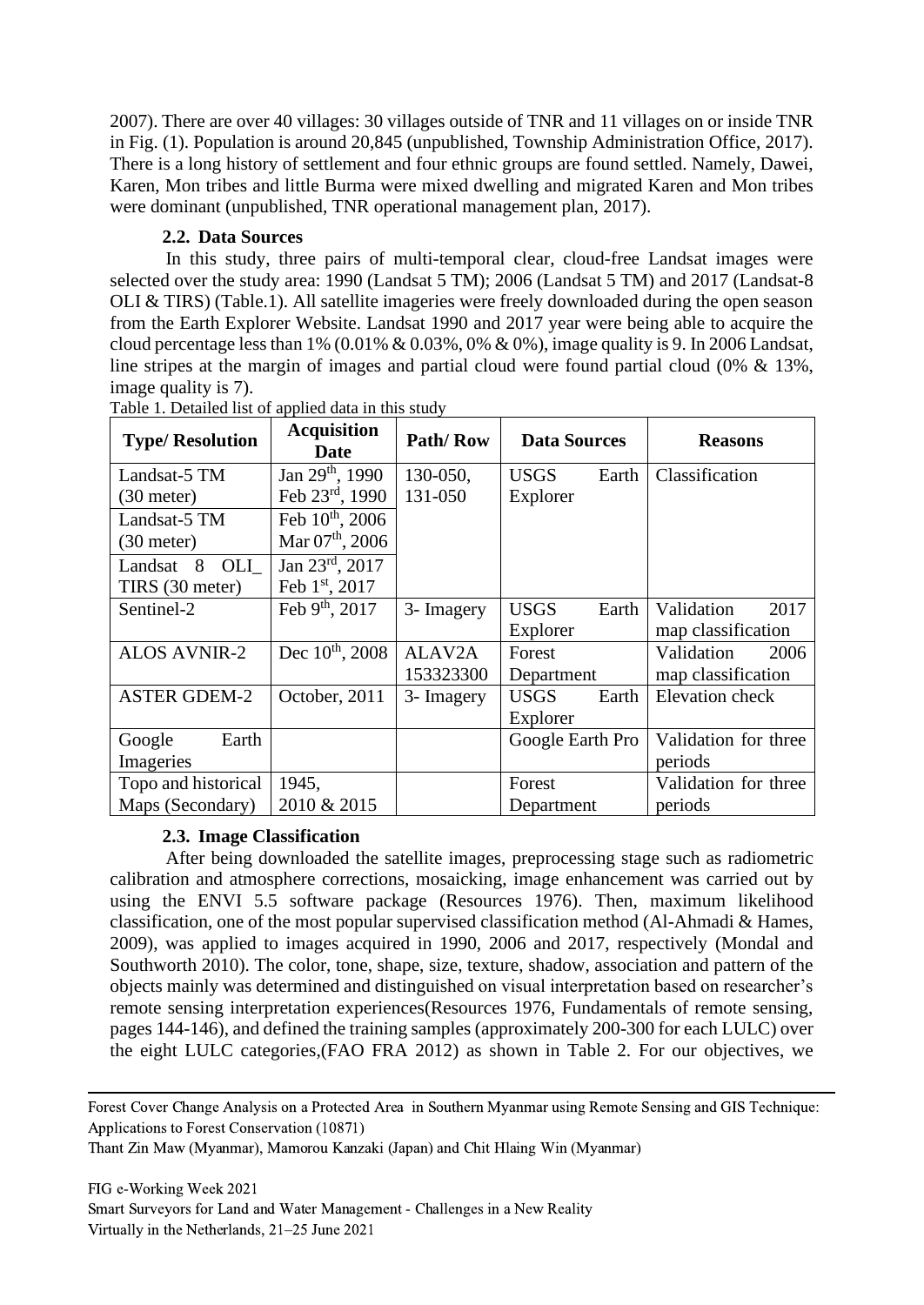created 10 km buffer area outside of TNR(Mondal and Southworth 2010) from TNR boundary, not only Myanmar area but also within Thailand (Fig.1).

|   | LULC class               | Description                                                      |
|---|--------------------------|------------------------------------------------------------------|
|   | <b>Closed Forest</b>     | $>40\%$ (canopy cover)                                           |
| 2 | <b>Open Forest</b>       | 10-40% (canopy cover)                                            |
| 3 | Other Wooded Land        | $<$ 10% (canopy cover)                                           |
| 4 | Scrubland                | Lower shrubs, thatch                                             |
| 5 | Grassland                | Green and dry grass, grazing land                                |
| 6 | Water                    | Permanent open water, streams, rivers, reservoirs                |
| 7 | <b>Agricultural Land</b> | Crop land, cultivable land, orchard, rubber/ palm oil plantation |
| 8 | Others                   | Settlement, bare land, rocky, transportation                     |

Table 2. Definition of LULC categories with FAO definitions

## **2.4. Data collections**

To acquire the high accuracy, the field validation was conducted on November and December 2017 by using over 400 GNSS points that already georeferenced WGS1984, to differentiate the defined eight categories (1) within buffer and (2) inside PA (Fig.1). During survey, the geo-tagged photos were recorded, ground observations, basically, the historical baseline information about TNR was explored. Semi-structured questionnaires were manipulated for key informant interviews with 51 people: TNR project staff (20), some village heads (20), non-government regional staff (3), and institutional local staff (8) to discover the local livelihood pattern such as shifting cultivation during 1990 and 2006, 2017, income source, education level, living standard, impacts of pipeline construction activities, the regional issues, threats to natural forests management, forest and agricultural plantations. This study conveyed literature review; for example, international papers and FD and TNR project national reports such as floral survey, socio-economic survey, operational management plan, etc.

## **2.5. Post-classification**

Post-classification process was carried out in classification; (1) majority filter, (2) accuracy assessment by using ArcMap (10.5) and Envi (5.3) and Google Earth Pro software. The Kappa Coefficient was used as one of the most common means of expressing classification accuracy, then, the stratified random sampling points were employed based on the eight LULC classes Eq. (1) (UTSA, n.d.). Based on multinomial probability theory:

$$
N = \frac{B\Pi_i(1-\Pi_i)}{b_i^2}
$$
 Eq. (1)

Is the proportion of a population in the  $i<sup>th</sup>$  class out of k classes that has the proportion closest to 50%, b<sub>i</sub> is the desired precision for this class, B is the upper  $(\alpha/k) * 100$  th percentile of the chi square  $x^2$  (x2) distribution with 1 degree of freedom, and k is the number of classes? From this above formula calculation, the stratified random points were carried out for accuracy assessment, such as 736 (in 2017 year) (e.g., closed forest-292, open forest-83, other wooded land-39, scrubland-47, grassland-47, water-9, agricultural land-203, others-9), 736 (in 2006 year), 747 (in 1990 year), respectively, and verified with Sentinel2, ALOS imagery and Google Earth image.

Forest Cover Change Analysis on a Protected Area in Southern Myanmar using Remote Sensing and GIS Technique: Applications to Forest Conservation (10871)

Thant Zin Maw (Myanmar), Mamorou Kanzaki (Japan) and Chit Hlaing Win (Myanmar)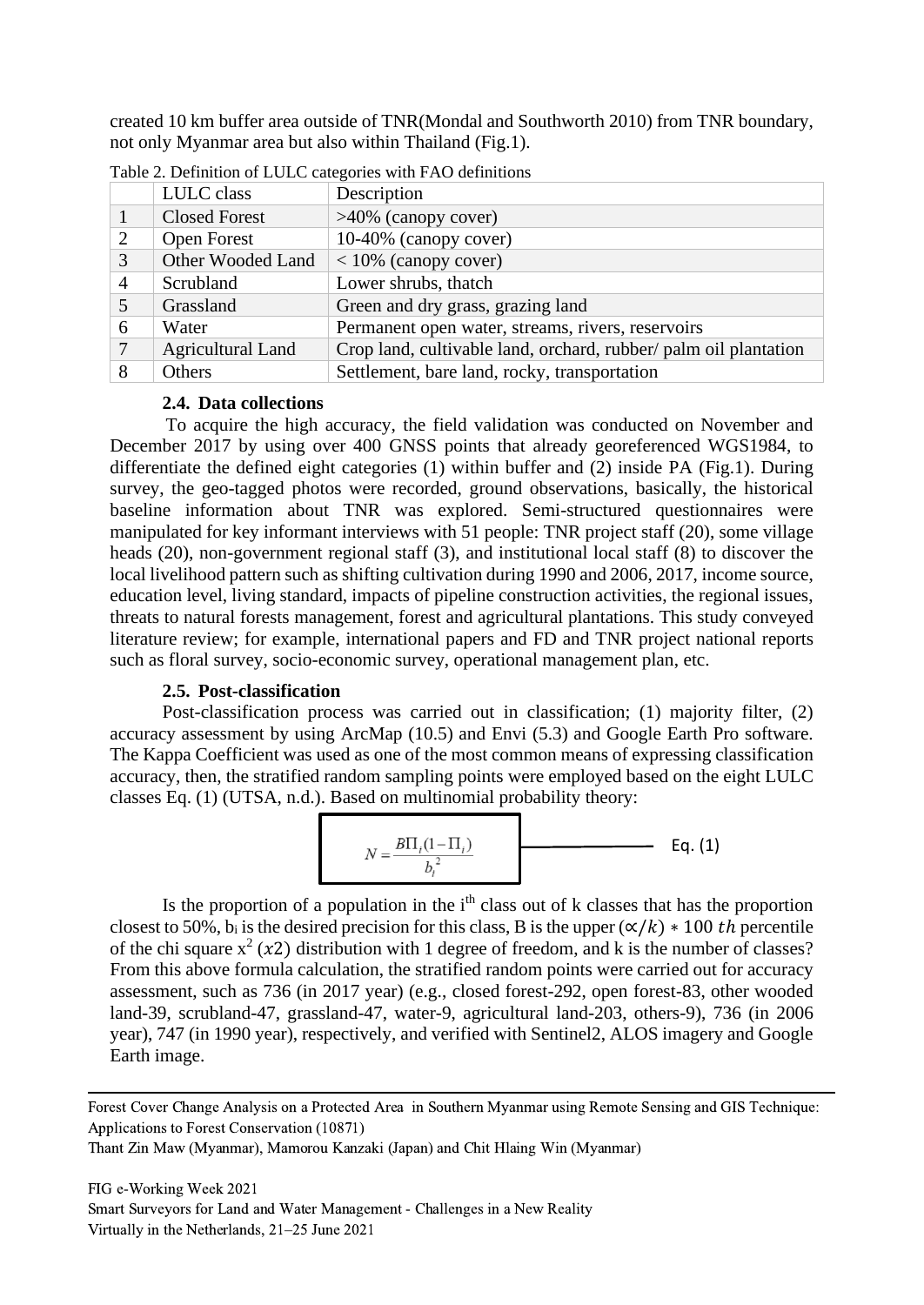## **2.6. Deforestation and forest degradation analysis**

Definitions and rules used to calculate deforestation and forest degradation between the periods; 1990-2006, 2006-2017 and 1990-2017 are explained in Table 3.

Forest cover and deforestation rates were calculated for the sub-time step datasets using the standardized approach proposed by Puyravaud, (2003).

| Table 5. Definitions and fules used to calculate deforestation and forest degradation |                                                                                              |  |  |  |  |  |
|---------------------------------------------------------------------------------------|----------------------------------------------------------------------------------------------|--|--|--|--|--|
| Change types                                                                          | Definition and calculation of changes                                                        |  |  |  |  |  |
| Deforestation                                                                         | complete conversion of forest to non-forest                                                  |  |  |  |  |  |
| Gross forest degradation                                                              | closed forest to open forest (Uryu et al. 2008)                                              |  |  |  |  |  |
| Annual<br>rate of<br>net                                                              | net deforestaion                                                                             |  |  |  |  |  |
| deforestation $(\%)$                                                                  | total forest areas at initial year of assessment $*$ assessment periods $*$ 100              |  |  |  |  |  |
| Annual rate of net forest                                                             | net forest degradation                                                                       |  |  |  |  |  |
| degradation $(\%)$                                                                    | $\frac{1}{4}$ assessment periods $*$ 100<br>total forest areas at initial year of assessment |  |  |  |  |  |

Table 3. Definitions and rules used to calculate deforestation and forest degradation

# **3. RESULTS**

# **3.1. Distribution of LULC inside TNR**

There are numerous changes over time, and different location. The dominant land-use and land-cover class for all three maps were forest including both, two forest categories (closed forest- 81% in 1990, 70% in 2006 and 58% in 2017) and open forest (8% in 1990, 15% in 2006 and 16% in 2017) within TNR (Table 4 and Fig 2). Agricultural land changed over time, at the former times, existed stably at 2% in 1990, 1% in 2006 and dramatically increased up to 11% in 2017 (Table 4). During the period of 27 years, closed forest moderately transformed to open forest and transformed to degraded vegetation (combined with wooded land, scrub land and grassland) and agricultural land category (Fig 2).



Forest Cover Change Analysis on a Protected Area in Southern Myanmar using Remote Sensing and GIS Technique: Applications to Forest Conservation (10871)

Thant Zin Maw (Myanmar), Mamorou Kanzaki (Japan) and Chit Hlaing Win (Myanmar)

FIG e-Working Week 2021 Smart Surveyors for Land and Water Management - Challenges in a New Reality Virtually in the Netherlands, 21–25 June 2021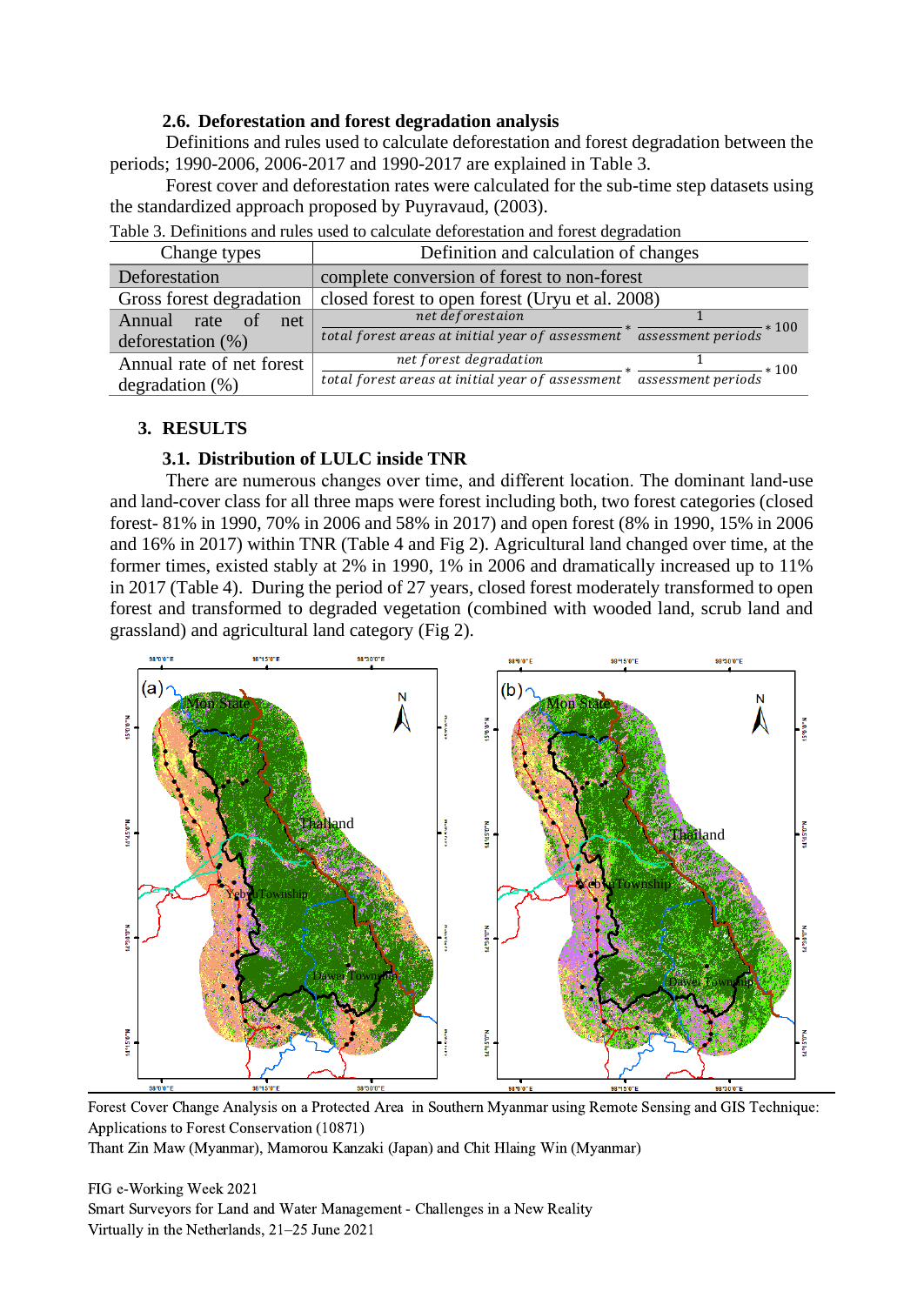

Fig.2. LULC Maps that was derived Landsat imageries within the protected area and 10 km buffer: (a) in 1990, (b) in 2006 and (c) in 2017

In 1990 classify image, there is less area of agriculture and settlement (Fig 2a). However, we found the forest degradation, named as open forest, wooded land, and scrubland near the boundary of TNR. Gradually, open forest area became expand about two times from 8.11% in 1990 to 15.59% in 2006 (Table 4). Starting from 2006 thematic maps, the forest was suffered degradation surrounding the pipeline routes and low elevation area (Fig 2b). Further, large area of wooded land was occurred increase, particularly nearby the settled villages. Moreover, it was serious in the north and south part of TNR. Gradually, wooded land changed to the scrub land over time. The scrub can be observed in the north part of TNR in 2006, eventually, both categories such as wooded land and scrubland transformed to the agricultural land near the villages and low elevation area in 2017 (Fig 2c).

# **3.2. Distribution of LULC within Myanmar buffer**

Within Myanmar buffer zone, the dominant categories were scrub land (45% in 1990) in the first period, before protection. Other side, wooded land (8% in 1990 up to 23% in 2006) were regained and scrub land decreased from 45% in 1990 to 25% in 2006 year, assumed by the activities of natural growth pattern. During the three periods, agricultural land existed 12% in the whole area of Myanmar Buffer (MB) in 1990 and decreased to 10% in 2006, then, seriously rose to 56% in 2017, given in Table 4 and Fig 2 and 3. At first, agricultural land was mostly found in the north and south part outside TNR, Fig (2a).

The dominant category is scrub land in 1990, it might be resulted from shifting cultivation. It was replaced by the wooded land, as fallow land, because of natural regeneration pattern, distinctly, at the south part adjacent to the pipelines across that is hillside area.

-

Forest Cover Change Analysis on a Protected Area in Southern Myanmar using Remote Sensing and GIS Technique: Applications to Forest Conservation (10871)

Thant Zin Maw (Myanmar), Mamorou Kanzaki (Japan) and Chit Hlaing Win (Myanmar)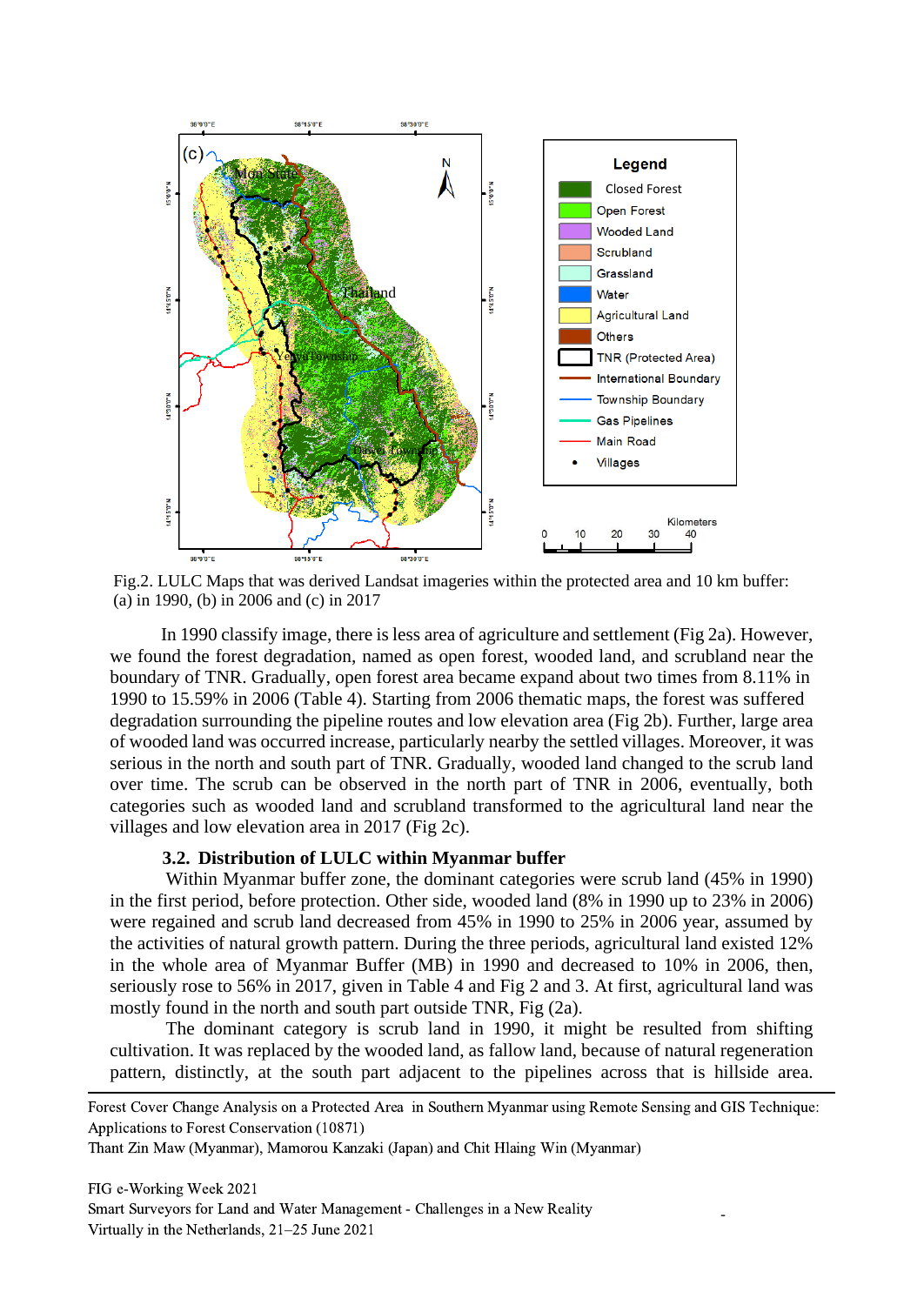According to 2017 LULC map, after a long time, most of the degraded vegetation was finally converted to the agricultural land within 10-km buffer inside Myanmar, particularly, along the main road and lowland area. On the other hand, other category like urban area was distinctly appeared in the southern part of TNR buffer, Fig 2c.



Fig.3. Situations on LULC Change during the whole study period within the protected area and 10 km buffer: (a) in 1990, (b) in 2006 and (c) in 2017

|                                                                                          | 100                                                                                                                                                                                         |               | 100           |               |              |              | LULC Change in Thailand |                                                                                      |               |
|------------------------------------------------------------------------------------------|---------------------------------------------------------------------------------------------------------------------------------------------------------------------------------------------|---------------|---------------|---------------|--------------|--------------|-------------------------|--------------------------------------------------------------------------------------|---------------|
|                                                                                          | 90<br>80                                                                                                                                                                                    |               | 90            |               |              | 100          |                         | Closed Forest                                                                        |               |
|                                                                                          | 70                                                                                                                                                                                          |               | 80<br>70      |               |              | 90<br>80     |                         | Open Forest                                                                          |               |
|                                                                                          | $\%$<br>60                                                                                                                                                                                  |               | 60            |               |              | 70           |                         | • Degraded Vegetation                                                                |               |
|                                                                                          | 50<br>40                                                                                                                                                                                    |               | %50<br>40     |               |              | 60           |                         | Agricultural Land                                                                    |               |
|                                                                                          | 30                                                                                                                                                                                          |               | 30            |               |              | %50<br>40    |                         |                                                                                      |               |
|                                                                                          | 20                                                                                                                                                                                          |               | 20            |               |              | 30           |                         |                                                                                      |               |
|                                                                                          | 10                                                                                                                                                                                          |               | 10            |               |              | 20           |                         |                                                                                      |               |
|                                                                                          | 1990<br>2006                                                                                                                                                                                | 2017          | 1990          |               | 2017<br>2006 | 10           |                         |                                                                                      |               |
|                                                                                          |                                                                                                                                                                                             |               |               |               |              | 1990         |                         | 2017<br>2006                                                                         |               |
|                                                                                          | Fig.3. Situations on LULC Change during the whole study period within the protected area and 10 km                                                                                          |               |               |               |              |              |                         |                                                                                      |               |
|                                                                                          | buffer: (a) in 1990, (b) in 2006 and (c) in 2017                                                                                                                                            |               |               |               |              |              |                         |                                                                                      |               |
|                                                                                          |                                                                                                                                                                                             |               |               |               |              |              |                         | Outside of TNR in 1990, most area of northern part that was located inside Mon State |               |
|                                                                                          | was covered with closed forest. In addition, some parts of south part within Buffer, that is falling                                                                                        |               |               |               |              |              |                         |                                                                                      |               |
|                                                                                          | into the different township called as Dawei Township, were still covered with forest. During                                                                                                |               |               |               |              |              |                         |                                                                                      |               |
|                                                                                          | the second period, there is seriously change of LULC in northern and southern part of buffer,                                                                                               |               |               |               |              |              |                         |                                                                                      |               |
|                                                                                          | located in Mon and Dawei area, Fig 2b. At the time of protection in 2006, LULC categories                                                                                                   |               |               |               |              |              |                         |                                                                                      |               |
|                                                                                          | within Myanmar buffer zone were proportionally distributed from the largest percentage of                                                                                                   |               |               |               |              |              |                         |                                                                                      |               |
|                                                                                          | each category (scrub- 25%, wooded land- 23%, closed forest- 21% and open forest- 17%),                                                                                                      |               |               |               |              |              |                         |                                                                                      |               |
|                                                                                          | Table 4.                                                                                                                                                                                    |               |               |               |              |              |                         |                                                                                      |               |
|                                                                                          |                                                                                                                                                                                             |               |               |               |              |              |                         |                                                                                      |               |
| From 2017 classified results, we found that closed forest remained the stable conditions |                                                                                                                                                                                             |               |               |               |              |              |                         |                                                                                      |               |
| by expressing the area percentage (21% in 2006 and 20% in 2017), however, naturally      |                                                                                                                                                                                             |               |               |               |              |              |                         |                                                                                      |               |
|                                                                                          | preserved in different locations over time. Eventually, we observed that open forest and<br>degraded vegetation, such as wooded land and scrubland altered to agricultural land after being |               |               |               |              |              |                         |                                                                                      |               |
|                                                                                          |                                                                                                                                                                                             |               |               |               |              |              |                         |                                                                                      |               |
|                                                                                          | protected for 11 years, illustrated in Fig 2c.                                                                                                                                              |               |               |               |              |              |                         |                                                                                      |               |
|                                                                                          | Table 4. Comparison of LULC change in 1990, 2006 and 2017 year by three zones (TNR, Myanmar<br>Buffer and Thailand Buffer) described as (ha and %)                                          |               |               |               |              |              |                         |                                                                                      |               |
|                                                                                          |                                                                                                                                                                                             | <b>Closed</b> | Open          | <b>Wooded</b> | <b>Scrub</b> | <b>Grass</b> |                         | <b>Agricultural</b>                                                                  |               |
| Year                                                                                     |                                                                                                                                                                                             | <b>Forest</b> | <b>Forest</b> | Land          | land         | land         | Water                   | Land                                                                                 | <b>Others</b> |
| 1990                                                                                     | TNR (ha)                                                                                                                                                                                    | 131147        | 13061         | 8328          | 5197         | 243          | 62                      | 2866                                                                                 | 187           |
|                                                                                          | $\%$                                                                                                                                                                                        | 81.41         | 8.11          | 5.17          | 3.23         | 0.15         | 0.04                    | 1.78                                                                                 | 0.12          |
|                                                                                          | Myan-Buffer (ha)                                                                                                                                                                            | 46573         | 8433          | 14032         | 75387        | 267          | 755                     | 19526                                                                                | 1625          |
|                                                                                          | $\%$                                                                                                                                                                                        | 27.96         | 5.06          | 8.42          | 45.25        | 0.16         | 0.45                    | 11.72                                                                                | 0.98          |
|                                                                                          | Thai Buffer (ha)                                                                                                                                                                            | 53020         | 12394         | 9364          | 10039        | 256          | 712                     | 4811                                                                                 | 557           |
|                                                                                          | $\%$                                                                                                                                                                                        | 58.17         | 13.60         | 10.27         | 11.01        | 0.28         | 0.78                    | 5.28                                                                                 | 0.61          |
| 2006                                                                                     | TNR (ha)                                                                                                                                                                                    | 112751        | 25108         | 9178          | 7666         | 2954         | 196                     | 2223                                                                                 | 1011          |
|                                                                                          | $\%$                                                                                                                                                                                        | 69.99         | 15.59         | 5.70          | 4.76         | 1.83         | 0.12                    | 1.38                                                                                 | 0.63          |
|                                                                                          | Myan-Buffer (ha)                                                                                                                                                                            | 35605         | 28253         | 38954         | 41524        | 1741         | 887                     | 16528                                                                                | 3004          |

Forest Cover Change Analysis on a Protected Area in Southern Myanmar using Remote Sensing and GIS Technique: Applications to Forest Conservation (10871)

Thant Zin Maw (Myanmar), Mamorou Kanzaki (Japan) and Chit Hlaing Win (Myanmar)

FIG e-Working Week 2021 Smart Surveyors for Land and Water Management - Challenges in a New Reality Virtually in the Netherlands, 21–25 June 2021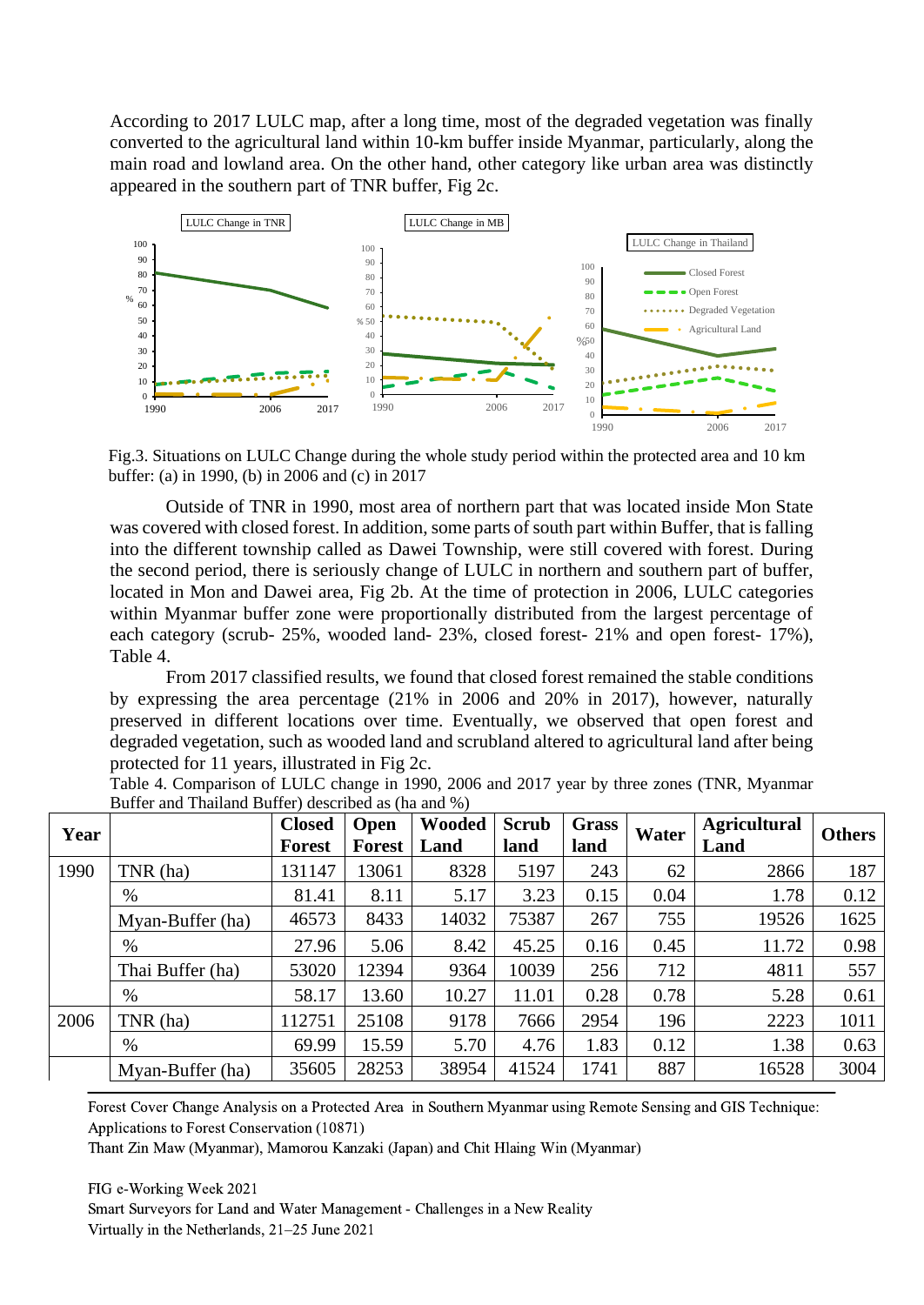|      | $\%$             | 21.38 | 16.97 | 23.40 | 24.94 | 1.05 | 0.53 | 9.93  | 1.80 |
|------|------------------|-------|-------|-------|-------|------|------|-------|------|
|      | Thai Buffer (ha) | 36443 | 22854 | 20771 | 7736  | 1564 | 176  | 1074  | 505  |
|      | $\%$             | 39.99 | 25.08 | 22.79 | 8.49  | 1.72 | 0.19 | 1.18  | 0.55 |
| 2017 | TNR (ha)         | 93989 | 26910 | 7377  | 5097  | 9964 | 240  | 17163 | 349  |
|      | %                | 58.35 | 16.71 | 4.58  | 3.16  | 6.19 | 0.15 | 10.65 | 0.22 |
|      | Myan-Buffer (ha) | 33906 | 7126  | 7705  | 11167 | 9536 | 1389 | 93416 | 2329 |
|      | $\%$             | 20.35 | 4.28  | 4.63  | 6.70  | 5.72 | 0.83 | 56.08 | 1.40 |
|      | Thai Buffer (ha) | 40816 | 14723 | 8069  | 11369 | 7987 | 153  | 7409  | 605  |
|      | $\%$             | 44.79 | 16.16 | 8.85  | 12.48 | 8.76 | 0.17 | 8.13  | 0.66 |



Fig 4. Comparison of LULC change in 1990, 2006 and 2017 year by three zones (TNR, Myanmar Buffer and Thailand Buffer) described as (ha and %)

#### **3.3. Deforestation and forest degradation rates**

Firstly, when we look up the calculated results on protected area as shown in Table 5, the deforestation rate  $(-0.52\%)$  after protection was greater than the rate  $(-0.12)$  before protection, shown in Table 5. Similarly, the forest degradation rate is steadily higher than the deforestation rate at the time of before and after protected situation both. Outside TNR, within Myanmar buffer area, the study observed the condition of reforestation, that means natural regrowth pattern, (0.4%) was attained during the first period. The tremendous forest clearing to another LULC, that means deforestation (-1.75%) was found during the second period (2006- 2017), after the protected area was being established and gas pipelines project initiated.

During the time of 27 years, the mean annual deforestation rate (-0.28) experienced lower than the forest degradation rate (-0.54), Table 5. Throughout the time of 27 years, the mean annual deforestation rate was higher within buffer than inside TNR, nevertheless, the

Forest Cover Change Analysis on a Protected Area in Southern Myanmar using Remote Sensing and GIS Technique: Applications to Forest Conservation (10871)

Thant Zin Maw (Myanmar), Mamorou Kanzaki (Japan) and Chit Hlaing Win (Myanmar)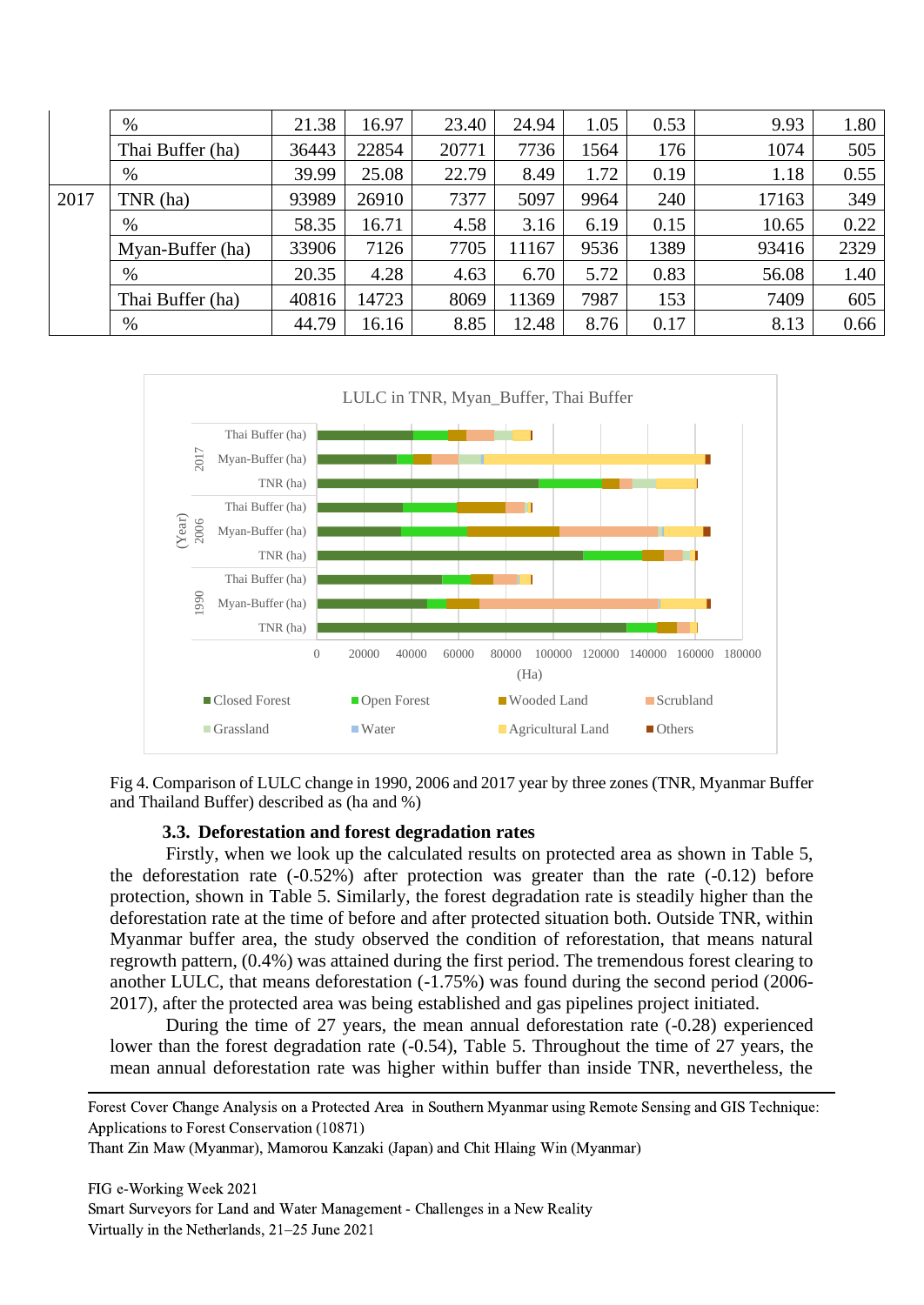mean annual forest degraded rate inside TNR was greater than outside TNR, protected area. Comparing the results outside and inside the protected area, the area outside TNR experienced the greater forest degradation during 1990-2006, highest deforestation rate (-1.75) was occurred during 2006-2017.

| Location   | Study period | $Def_$ rate yr <sup>-1</sup> | $Deg_{rate}$ yr <sup>-1</sup> |
|------------|--------------|------------------------------|-------------------------------|
| 1. TNR, PA | 1990-2006    | $-0.12$                      | $-0.41$                       |
|            | 2006-2017    | $-0.52$                      | $-0.72$                       |
|            | 1990-2017    | $-0.28$                      | $-0.54$                       |
| 2. MB      | 1990-2006    | 0.40                         | $-0.73$                       |
|            | 2006-2017    | $-1.75$                      | $-0.19$                       |
|            | 1990-2017    | $-0.47$                      | $-0.51$                       |

Table 5. Rates of deforestation and forest degradation inside PA (TNR) and within MB

### **3.4. Accuracy assessment**

The overall accuracy of the LULC maps within TNR in 1990, 2006 and 2017 presented 82.6%, 85.2% and 88.2% and Kappa coefficient of classification image dated 2017 was 84.3%. It is high compared to other images of 2006 and 2017 were 80.1%, 74.8%, respectively, as shown in Table 6.

Table 6. Summary of classification accuracies (%) for 1990, 2006 and 2017

| LULC class                          | 1990         |              | 2006         |              | 2017          |              |
|-------------------------------------|--------------|--------------|--------------|--------------|---------------|--------------|
|                                     | Producer's   | User's       | Producer's   | User's       | Producer's    | User's       |
| <b>Closed Forest</b>                | 98.9         | 86.5         | 97.6         | 89.9         | 98.5          | 91.1         |
| <b>Open Forest</b>                  | 43.8         | 78.0         | 76.5         | 78.2         | 71.4          | 95.2         |
| Other Wooded Land                   | 69.7         | 83.6         | 78.7         | 84.0         | 51.5          | 85.0         |
| Scrubland                           | 93.2         | 79.0         | 89.2         | 76.3         | 80.9          | 79.2         |
| Grassland                           | 80.0         | 80.0         | 100.0        | 90.9         | 95.5          | 87.5         |
| Water                               | 83.3         | 50.0         | 100.0        | 100.0        | 100.0         | 40.0         |
| <b>Agricultural Land</b><br>Others  | 51.5<br>80.0 | 74.5<br>80.0 | 52.9<br>77.8 | 94.7<br>70.0 | 95.7<br>100.0 | 87.3<br>70.0 |
| Overall accuracy<br>Kappa statistic | 82.6<br>74.8 |              | 85.2<br>80.2 |              | 88.2<br>84.3  |              |

## **4. DISCUSSION**

## **4.1. Classification accuracy**

The area of land use or land cover change obtained directly from a map may differ greatly from the true area of change because of map classification error. The high accuracy in 2017 LULC map was acquired with the aid of ground truth points and various ancillary data. The low accuracy means that there is no ground truth data that belong to the images in 2006 and 1990. Particularly, the Landsat 5TM images 1990 were not vivid with the lack of reliable historical data. Moreover, some difficulties were faced when open forest and perennial old plantations were distinguished due to the similar spectral reflectance emitted from them. Hence, during the field survey, we observed that the areas classified as shrub also included young rubber plantation and open forest also included old rubber, oil palm plantations in 2006 LULC map. It

Forest Cover Change Analysis on a Protected Area in Southern Myanmar using Remote Sensing and GIS Technique: Applications to Forest Conservation (10871)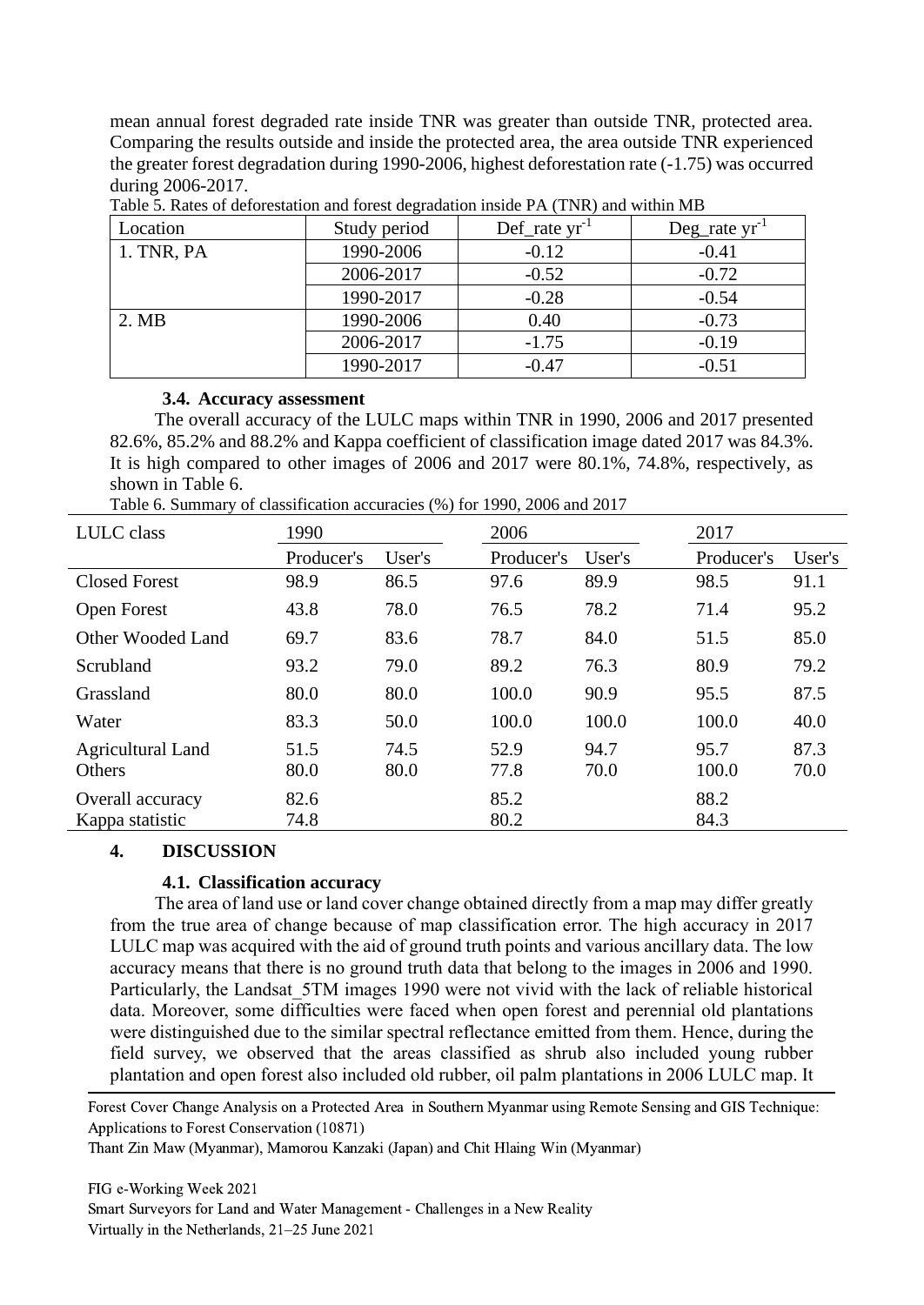is because the crown patterns of rubber plantation and shrub forest were similar to each other and sometimes they are mixed spectral reflectance with each other (Like, Boundeth & et al, 2012).

#### **4.2. LULC change inside TNR**

In this study, the results revealed that there is a considerable change in forest cover at a faster pace. Different situations that influenced on LULC dynamics were occurred on the location. Closed forest was potentially fragmented as the form of open forest, that was legally and illegally logged during the time of 27 years.

In 1988, Ministry of forestry created income from the natural resource extraction, for granting the logging activities to the national and international private companies both. They granted contracts to foreign companies, Thailand companies. It improved access to virtually undisturbed forest areas in the Tanintharyii Mountain Range running along the Myanmar-Thai border(Taninthayi Nature Reserve Project 2013). The resulting regular transports of logs to Thailand provided opportunities legal and illegal trade in wildlife and forestry products as well. However, in 1996, the Myanmar Government ceased allowing Thai logging companies to continue logging in Myanmar due to gross violations by clear-cutting and logging outside designated areas as well as exporting more timber than was specified number (Seatec International, 1999). According to the Forest Law (1992), it was stated that forest products may be extracted for domestic or agricultural or piscatorial use and not for commercial scale by local people. Normally, local people near TNR extract small-sized timber for house buildings and furniture making. Local people now use chainsaws not only for felling and logging but also for sawing timber (Tin Swe 2008). According to the key informant interview, FD staff could not terminate the commercial scale of illegal logging that was generated by the intruders, outsiders and settled indigenous armed society.

At the location of high elevation and steep slope, closed forest distinctly remained, and natural regrowth was excellent. In low elevation, forests are mostly degraded and transformed to another land use. Slope has been a distinct factor affecting the spatial pattern of village expansion. Generally, people prefer to live on flat or gentle terrain (Estoque and Murayama 2011). Owing to the fact that the number of 9 villages colonized in the north part of TNR by indigenous Mon people, named as 'Mon Pyi Thit' area. Since 1995, these villages are located inside northern TNR. As a result, the obvious settlement of 9 villages on the periphery utilize forest products for substantial use and fruits orchard establishment inside TNR, which owing to their greater human populations (Taninthayi Nature Reserve Project 2013). On the other side, the detrimental impacts on the forest, particularly forest degradation was also observed seriously at the middle part of protected area. There is still evidence of shifting cultivations/ orchards particularly in the northern and southern parts of TNR up to 2010 (Taninthayii Nature Reserve Project 2015). Beside this, we noticed from the results of field observations that these ethnic villagers' practice as orchard-based shifting cultivation and extraction of forest resources: felling timber and NTFP for substantial use and commercial selling.

Further, we noticed from key informant interviews and observation that ethnic people mainly operated the logging activities with some buffaloes and using river route for carrying the drifted timber. In the PA patrolling case, when the project staff and forest department investigated any sign or information relevance with the prohibited timber extraction, encroachment, in-migration activities, they cannot fully control or halt such kind of activities because some of them who are local forces firmly hold the guns. In the case of arresting the

Forest Cover Change Analysis on a Protected Area in Southern Myanmar using Remote Sensing and GIS Technique: Applications to Forest Conservation (10871)

Thant Zin Maw (Myanmar), Mamorou Kanzaki (Japan) and Chit Hlaing Win (Myanmar)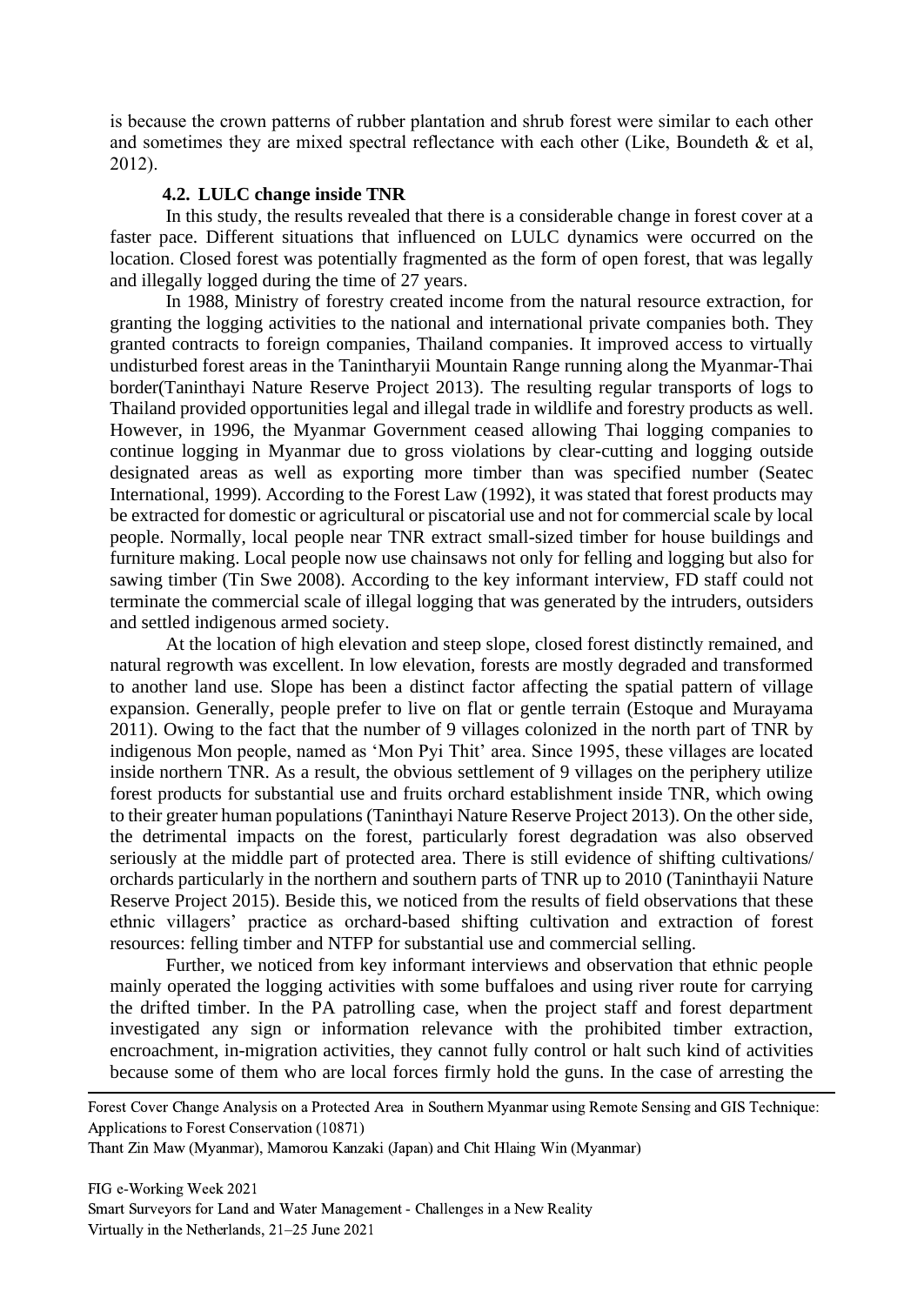felled logs or anybody with illegal logs, forest department staff are unexpectedly being suffered from the attack of the illegal logging association due to guns-holding of two ethnic groups and human dwelling inside the PA. Hence, there still exists minor conflicts that come from various kinds of impacts between conservation efforts of forest department and resource extraction of local community, and dependence of ethnic armed society on forest.

In the interior part of TNR, driving forces leading to deterioration of natural forests were non-identical in southern part and northern part due to individual preferences and customs of ethnicities. Northern part was mostly suffered by deforestation, for example, agricultural expansion. Middle part was damaged by the gas pipelines construction and agricultural encroachment near TNR boundary due to unclear boundary and less knowledge of local people concerned with TNR boundary demarcation. Ethnicity in TNR south part rely on forest resources, both agriculture and illegal logging because timber extraction is the fastest way for these communities to realize rapid profits, like (Myint Aung 2007).

#### **4.3. Deforestation and Forest degradation within TNR and MB**

To examine the management effective of PA, this study spatially and temporally investigated the deforestation and degradation analysis to compare the forest situation. According to the results of LULC change classification, one important finding of this study was that, within PA and their surroundings, they similarly experienced situation of deforestation and forest degradation on different spatial and temporal scale. According to the analysis results, deforestation rate inside TNR was remarkably lesser than any rate outside TNR. However, we discovered the appearance of forest degradation within TNR. It was continuously increased from (-0.41) to (-0.72) in the second period (2006-2017) even though it was conserved and monitored as a naturally protected area with pipelines project's financial support.

This study found that forest degradation rates within TNR PA were greater than deforestation at any time, similarly these studies in Myanmar Popa Mountain Park (PMP) (Htun et al. 2009) and Bago Mountain area (Mon et al. 2010). After being protected, the rates of deforestation (-0.52) and forest degradation inside PA (-0.72) was greater than any rate (-0.12) and (-0.41) before being notified as a protected area. Inside TNR, closed forests were seriously deteriorated and formed as open forest due to the human disturbances, subsequently, transformed to non-forest categories with the conservation weakness. At last, non-forest categories periodically changed each other over time. Forest cover was mainly remained and untouchable at inaccessible area, eg, steep slope. This finding approved that the LULC change was highly experienced at the level of the low elevation alongside the main road, near the river and surrounding the human settlement area.

During the time of 27 years, the three major threats bringing about LULC change are (1) commercial illegal logging because of the results from higher degradation rates in TNR and interviews, (2) huge expansion of agricultural land by the activities of two ethnic armed groups according to the results of higher deforestation rates at MB in the second period, and (3) pipelines construction due to the forest clearing along the huge pipelines. In local circumstances, local people hugely practiced in shifting cultivation before TNR project initiating. Moreover, forest cover could not be maintained at a stable condition. For many reasons, the natural resources management strategies of TNR project that was monitored by FD is still weak and less effective on forest conservation.

# **5. CONCLUSIONS AND RECOMMENDATIONS**

Thant Zin Maw (Myanmar), Mamorou Kanzaki (Japan) and Chit Hlaing Win (Myanmar)

FIG e-Working Week 2021 Smart Surveyors for Land and Water Management - Challenges in a New Reality Virtually in the Netherlands, 21–25 June 2021

Forest Cover Change Analysis on a Protected Area in Southern Myanmar using Remote Sensing and GIS Technique: Applications to Forest Conservation (10871)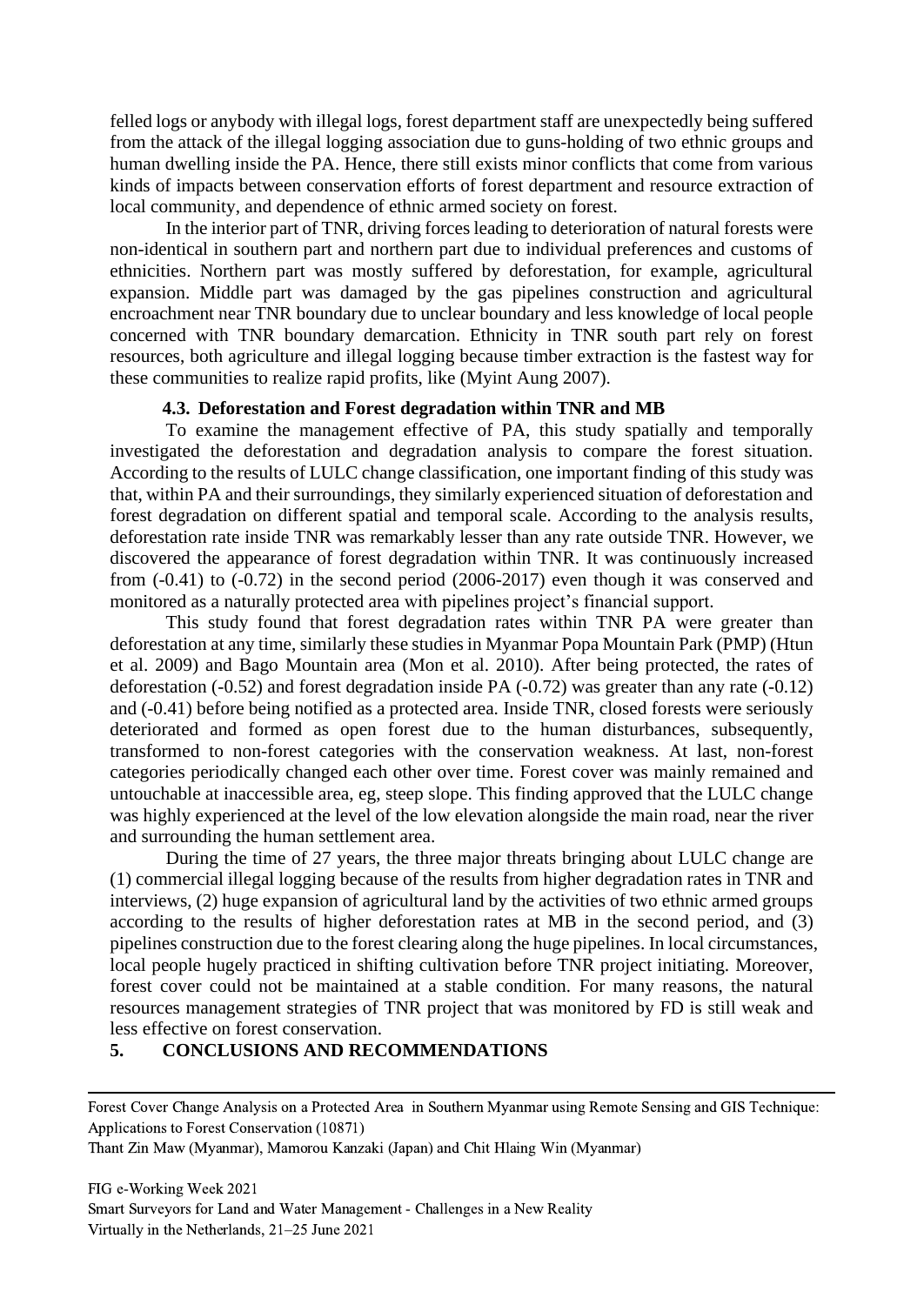This study revealed spatial and temporal change of LULC, comparison analysis inside the protected area and their surroundings. Remote sensing and GIS techniques were applied to clarify LULC change, focusing on forest loss, moreover, field observations data were both integrated to investigate the current and historical LULC information. By creating 10-km buffer starting from the boundary of protected area, the management effectiveness of protected area was analyzed in the comparison of forest cover change inside and outside a protected area, Southern Myanmar.

This research discovered the forest conservation as a protected area will be lesser the conversion of forest to another land use (deforestation). The appearance of forest degradation was higher within TNR, even though it was conserved and monitored as a naturally protected area with pipelines project's financial support. Despite being a protected area, deforestation and forest degradation increased both. Hence, it concluded the resources management strategies of TNR project that was monitored by FD is still weak and less effective on forest conservation. When we conserve and manage the natural forest, Myanmar FD should manage the forest conservation activities based on the different results and situations inside and outside TNR. The future management of the TNR should emphasize on efficient land use planning, raising the local awareness, initiation the eco-development long-term projects, the establishing of villageowned tree plantations, law enforcement and designating as eco-tourism site.

### **6. ACKNOWLEDGEMENTS**

We extend our heartfelt thanks to all the contributors of this research conduct for making this endeavor possible. Firstly, we would especially like to thank sponsored and/or financially supported Asian Development Bank- Japanese Scholarship Program (ADB-JSP). We would like to extend my sincere thanks to USGS Earth Explorer, for releasing the free permission to acquire the various kinds of Satellite Imagery in anytime.

#### **7. REFERENCES:**

- Achard et al. 2002. "Determination of Deforestation Rates of the World's Humid Tropical Forests." *Science* 297 (August): 999–1002. https://doi.org/10.1126/science.1070656.
- Al-Ahmadi, F. S., and A. S. Hames. 2009. "Comparison of Four Classification Methods to Extract Land Use and Land Cover from Raw Satellite Images for Some Remote Arid Areas, Kingdom of Saudi Arabia." *Journal of King Abdulaziz University, Earth Sciences* 20 (1): 167–91. https://doi.org/10.4197/Ear.20-1.9.
- Bahuguna, Vinod Kumar. 2000. "Forests in the Economy of the Rural Poor: An Estimation of the Dependency Level." *AMBIO: A Journal of the Human Environment* 29 (3): 126–29. https://doi.org/10.1579/0044-7447-29.3.126.
- Boundeth, Southavilay, and et al. 2012. "Land Use Change and Its Determinant Factors in Northern Laos: Spatial and Socio-Economic Analysis." *Journal of Agricultural Science* 4 (12): 190–204. https://doi.org/10.5539/jas.v4n12p190.
- Dinerstein et al. 1993. "Beyond 'Hotspots': How to Prioritize Investments to Conserve Biodiversity in the Indo‐Pacific Region." *Conservation Biology* 7 (1): 53–65. https://doi.org/https://doi.org/10.1046/j.1523-1739.1993.07010053.x.
- Djomo Nana, Eric, and Norbert Ngameni Tchamadeu. 2014. "Socio-Economic Impacts of Protected Areas on People Living Close to the Mount Cameroon National Park." *Parks* 20 (2): 129–37. https://doi.org/10.2305/IUCN.CH.2014.PARKS-20-2.EDN.en.
- Estoque, Ronald C., and Yuji Murayama. 2011. "Spatio-Temporal Urban Land Use/Cover Change Analysis in a Hill Station: The Case of Baguio City, Philippines." *Procedia -*

Forest Cover Change Analysis on a Protected Area in Southern Myanmar using Remote Sensing and GIS Technique: Applications to Forest Conservation (10871)

Thant Zin Maw (Myanmar), Mamorou Kanzaki (Japan) and Chit Hlaing Win (Myanmar)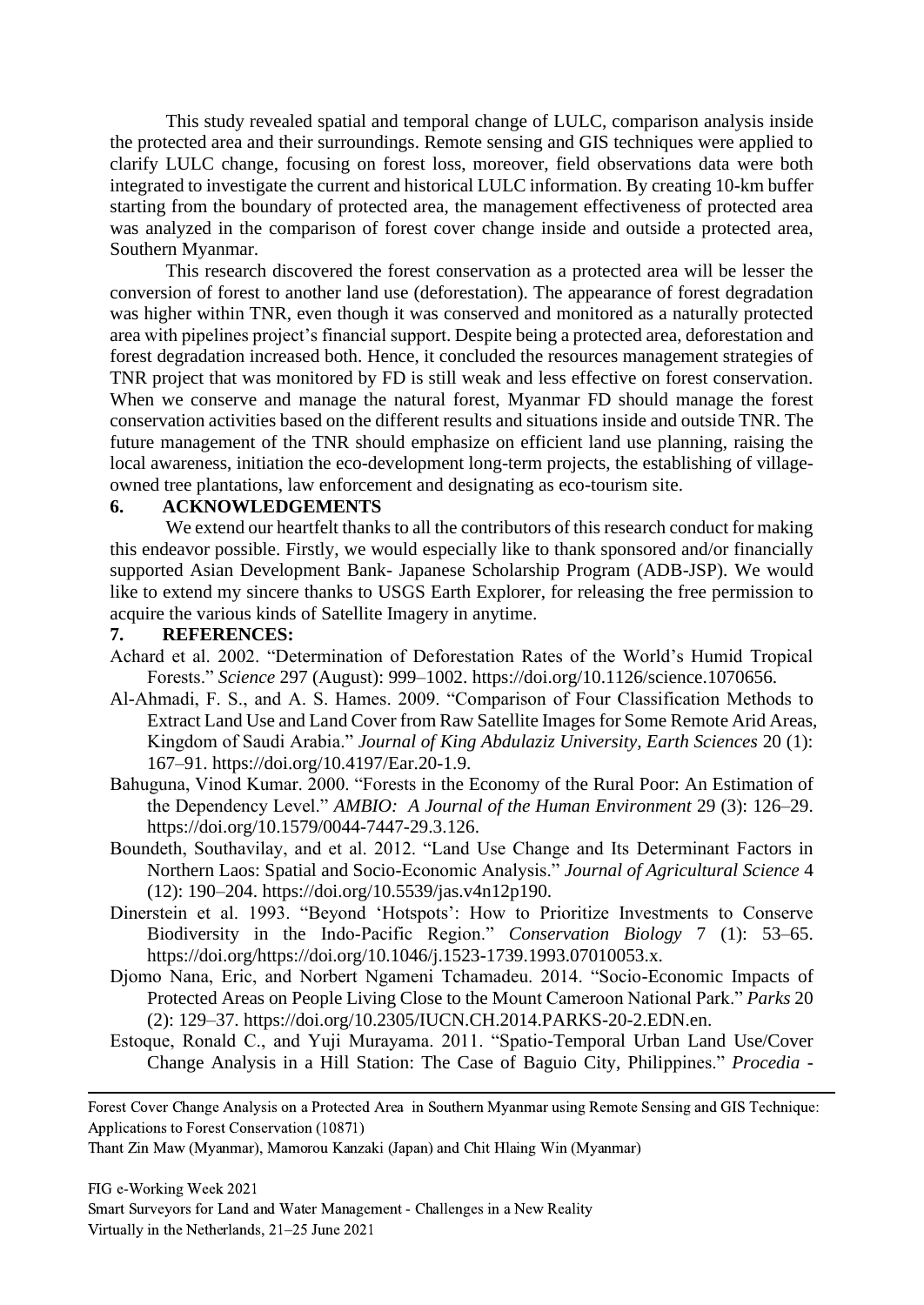*Social and Behavioral Sciences* 21: 326–35. https://doi.org/10.1016/j.sbspro.2011.07.016.

- FAO. 2006. *Global Forest Resources Assessment 2005: Progress towards Sustainable Forest Management*. *FAO Forestry Paper 147*. https://doi.org/ISBN 92-5-105481-9.2010. "Global Forest Resources Assessment 2010." *FAO Forestry Paper* 163: 350 pp. https://doi.org/ISBN 978-92-5-106654-6.
- FAO FRA. 2012. "Forest Resources Assessment 2015: Terms and Definitions." *FAO Report*, 36.
- Hadley, M. and Lanly, J.P. 1982. "Tropical Forest Ecosystems: Identifying Differences, Seeing Similaritie." *Nature and Resources* 19: 2–19.
- Htun et al. 2009. "Deforestation and Forest Degradation as Measures of Popa Mountain Park (Myanmar) Effectiveness." *Environmental Conservation* 36 (3): 218–24. https://doi.org/10.1017/S0376892909990415.
- Lwin et al. 1990. "Wildlife Conservation in Myanmar." Yangon, Myanmar.
- Melillo et al. 1985. "A Comparison of Two Recent Estimates of Disturbance in Tropical Forests." *Environmental Conservation* 12 (1): 37–40.
- Molofsky et al. 1985. "Comparison of Tropical Forest Surveys. United States: N. p., Web.," 66 pp.
- Mon et al. 2010. "MonitoringDeforestationand Forest Degradation the Bago Mountain Area,Myanmar Using FCD Mapper." *Japan Society Japan Society of Forest Planning* 15: 63–72.
- Mondal, Pinki, and Jane Southworth. 2010. "Protection vs. Commercial Management: Spatial and Temporal Analysis of Land Cover Changes in the Tropical Forests of Central India." *Forest Ecology and Management* 259 (5): 1009–17. https://doi.org/10.1016/j.foreco. 2009.12.007.
- Myers, N. 1985. "Tropical Deforestation and Species Extinctions: : The Latest News." *Futures* 17: 451–63.
- Myers, N. 1980. "Conservation of Tropical Miost Forests." *(Report to National Academy of Sciences). National Research Council, Washington DC,* 205 pp.
- Myint Aung, U. 2007. "Policy and Practice in Myanmar's Protected Area System." *Journal of Environmental Management* 84(2): 188–203. https://doi.org/10.1016/j.jenvman.2006. 05.016.
- Puyravaud, Jean Philippe. 2003. "Standardizing the Calculation of the Annual Rate of Deforestation." *Forest Ecology and Management* 177 (1–3): 593–96. https://doi.org/ 10.1016/S0378-1127(02)00335-3.
- Resources, Natural. 1976. "Fundamentals of Remote Sensing." *Resources Policy* 2 (1): 65. https://doi.org/10.1016/0301-4207(76)90065-9.
- Sala, Osvaldo E., F. Stuart Chapin, Juan J. Armesto, Eric Berlow, Janine Bloomfield, Rodolfo Dirzo, Elisabeth Huber-Sanwald, et al. 2000. "Global Biodiversity Scenarios for the Year 2100." *Science* 287 (5459): 1770–74. https://doi.org/10.1126/science.287.5459.1770.
- Saw Win & Maung Maung Pyone. 2012. "FINAL REPORT- TANINTHAYI NATURE RESERVE, Unpublished Report." Yangon, Myanmar.
- Snyman, Susan. 2012. "THE IMPACT OF LAND MANAGEMENT SYSTEMS ON COMMUNITY ATTITUDES TOWARDS TOURISM AND CONSERVATION IN SIX SOUTH AFRICAN COUNTRIES." *Koedoe* 18 (November): 1–12.
- Taninthayi Nature Reserve Project. 2013. "Taninthayi Nature Reserve Operational

Forest Cover Change Analysis on a Protected Area in Southern Myanmar using Remote Sensing and GIS Technique: Applications to Forest Conservation (10871)

Thant Zin Maw (Myanmar), Mamorou Kanzaki (Japan) and Chit Hlaing Win (Myanmar)